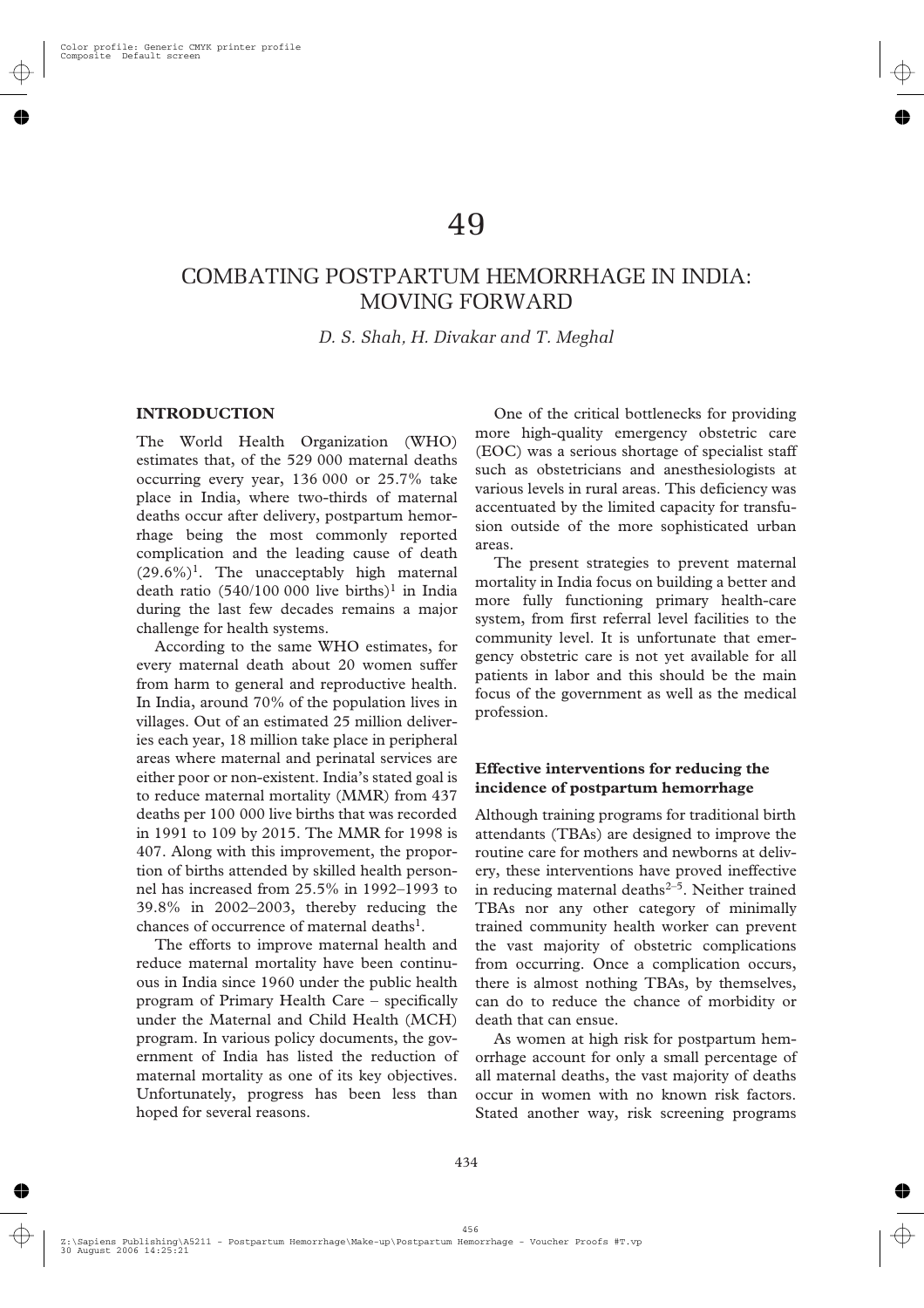have had little impact on overall maternal mortality levels $6-9$ .

Recognizing these flaws in the early recommendations of the Safe Motherhood Initiative, the present-day clear international consensus is that scarce resources should not be spent in trying to predict which women will have lifethreatening complications (Safe Motherhood Initiative). Rather, maternal mortality reduction programs should be based on the principle that every pregnant women is at risk for lifethreatening complications. In order to reduce the maternal mortality ratio dramatically, all women must have access to high-quality care at delivery. That care has three key elements:

- (1) A skilled attendant at delivery;
- (2) Access to emergency obstetric care (EOC);
- (3) A functional referral system.

# **SKILLED ATTENDANTS AT DELIVERY**

Evidence concerning the effect of skilled attendants at delivery is somewhat confused by different definitions and by variations across countries. The training of midwives and the regulations governing the procedures they are permitted to perform vary considerably. In 2004, WHO, the International Confederation of Midwives, and the International Federation of Gynecology and Obstetrics issued a joint statement with a revised definition of skilled attendant: 'A skilled attendant is an accredited health professional – such as a midwife, doctor or nurse – who has been educated and trained to proficiency in the skills needed to manage normal (uncomplicated) pregnancies, childbirth and the immediate postpartum period, and in the identification, management and referral of complications in women and newborns.'

Wide variation exists in the extent to which skilled attendants are supported and supervised in the broader health system. This is also true for the number of deliveries that skilled attendants perform annually. In a country such as Malaysia, which dramatically lowered its maternal mortality in the 1960s and 1970s, midwives became the backbone of the program, each delivering  $100-200$  babies per year<sup>10</sup>. However, in many other countries, birth attendants deliver far fewer babies. This affects their competence, because specific skills, such as manual removal of the placenta, require regular practice in order to be maintained. In Indonesia, for example, where tens of thousands of community midwives have been trained and deployed to villages around the country, each typically delivers fewer than 36 babies a year. Assessments within 3 years of placement found that confidence and competency-based skills were exceedingly low, with only 6% scoring above 70, the minimum level considered necessary for competence<sup>11</sup>.

In addition to being properly trained for conducting routine deliveries, a second and more promising way in which skilled attendants can reduce the incidence of postpartum hemorrhage is by actively managing the third stage of labor in every delivery<sup>12</sup> (see Chapters 11 and 13). However, the same techniques of active management that can prevent some postpartum hemorrhages can also cause serious damage if performed incorrectly. This is not just a theoretical risk. Incorrect use of oxytocic drugs, for example, can cause the uterus to rupture, which, in the absence of surgical intervention, can lead to death.

# **The EOC Project in India**

A project is being established to develop the capacity of general practitioners and nonspecialist medical officers to provide highquality EOC services in rural areas where skilled obstetricians are not available to prevent maternal mortality and morbidity<sup>13</sup>.

The Federation of Obstetrics and Gynecological Societies of India (FOGSI) has established five EOC training centers in rural India that will improve the provision of EOC services by medical officers, with the ultimate goal of reducing maternal mortality and morbidity. The project has been funded by the MacArthur Foundation, Baltimore, USA and the AMDD (Averting Maternal deaths and Disability), Columbia University, New York. JHPIEGO (an international health organization affiliated with Johns Hopkins University) assists FOGSI in its endeavor to assess and strengthen selected EOC training sites, train selected trainers and strengthen FOGSI's capacity in the area of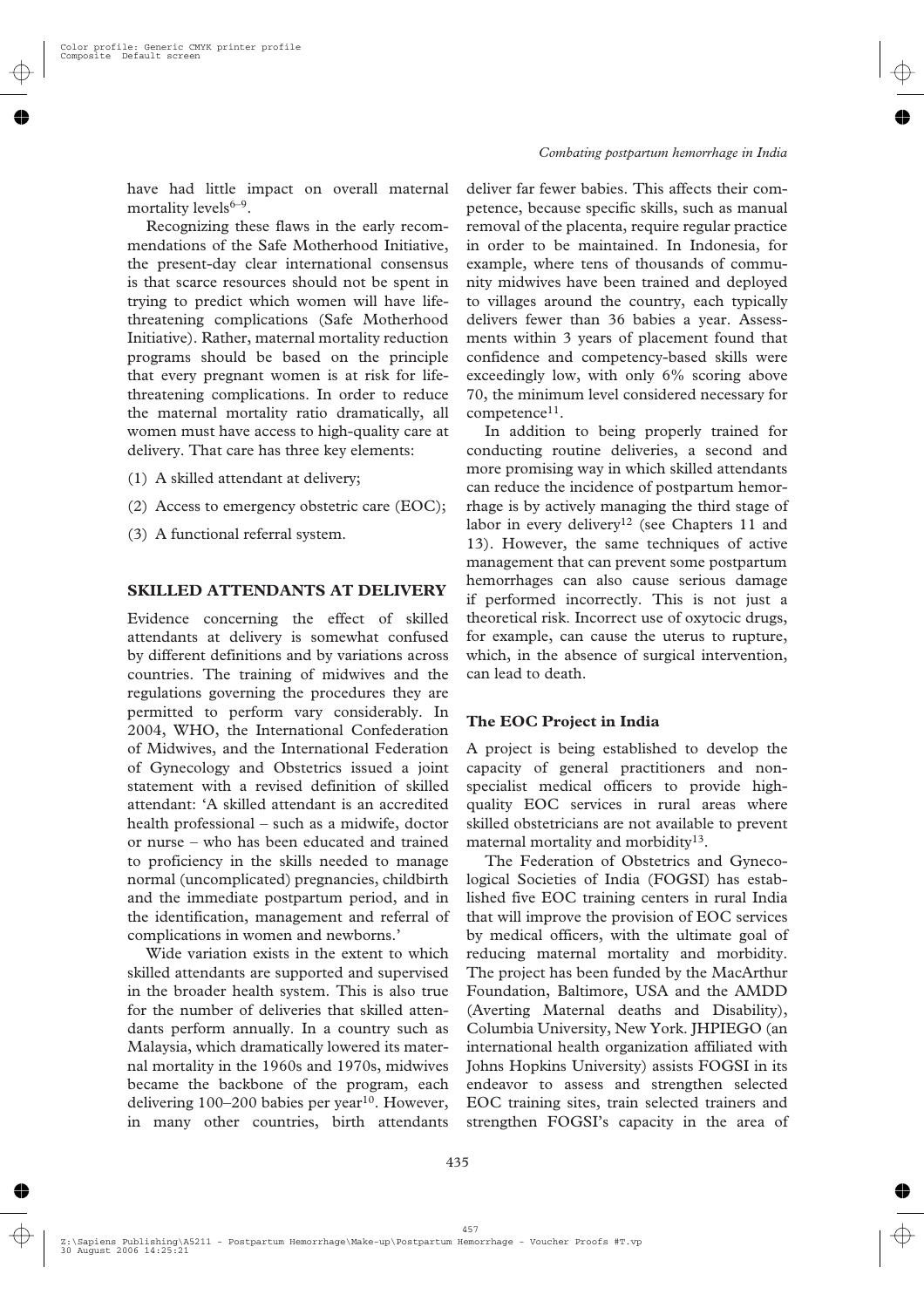monitoring and evaluation. During Phase 2, FOGSI and JHPIEGO will also work together to orient key stakeholders to the value of these innovations in EOC training and service delivery for feedback in order to gain consensus among stakeholders for scale-up of the approaches and technical interventions.

FOGSI members who have a keen interest in training doctors and midwives for rural areas will run these training centers. Each center will have a coordinator and three to four faculty members. These are all staff of medical colleges or well-known consultants. The District Training Centers will have one obstetrician functioning as the District Trainer.

#### *Design and methods policy*

Training centers will be set up in medical colleges where there are dedicated doctors interested in rural women's health. All master trainers will be trained in EOC at the nodal center by doctors trained by JHPIEGO. Four master trainers at medical colleges and four at district level hospitals will provide the training in a uniform manner. Each training center will offer two types of courses: a short course of 3 weeks for upgrading the skills of doctors already working in rural or under-served areas but not possessing sufficient knowledge of EOC, and a long course of 16 weeks to provide comprehensive skills including training in performing a Cesarean section. This latter course will be composed of 6 weeks of training in medical college by four master trainers and 10 weeks of practical training in a district-level hospital. Courses will be competency-based and finalized in consultation with the Department of Health and Family Welfare. These courses will be open to any doctor working in rural and under-served areas, from the government, NGO or private sectors.

The roles of FOGSI/ICOG will be, first, to coordinate with medical colleges and government hospitals to make arrangement for training, and, second, to regularly monitor the master trainers, the training program and the quality of training centers and to formalize the end assessment and certification. At the end of each course, follow-up and support activities will ensure that the trainees start to offer EOC services after going back to their work places. A Certificate will be issued at the end. Advocacy with the government and NGO heads is being negotiated to ensure that the trainee's facility is functional and to establish one training center in each state of India.

#### *Expected outcomes*

Five tertiary training centers and 20 district centers are well equipped to start the EOC Training Certification Course. Three tertiary centers and eight district centers have already started training, whilst two tertiary centers and 12 district centers will start functioning by the end of October 2006. A total of 162 doctors will be trained during the pilot project of 2 years for three centers established by FOGSI, MacArthur and JHPIEGO. FOGSI plans to develop, in a phased manner, one center per state in the future. It is expected that this pilot effort will be replicated by the government. The policy advocacy efforts will help in this direction to convince government and other stakeholders to support and develop the program so as to provide 24-h EOC services in rural areas.

#### *Upscaling the program*

The advocacy efforts of FOGSI have resulted in a significant change in the priorities of the government of India for phase II of the Reproductive and Child Health Care program. Very recently, the Indian government committed itself to the EOC training project of FOGSI. According to the preliminary discussions with the government, FOGSI has been entrusted with the task of developing 20 tertiary training centers and 160 district training centers wherein 2000 medical officers will be trained for 16 weeks of comprehensive emergency obstetric care. These medical officers will provide a skilled high-quality comprehensive EOC through the network of first referral units and community health care centers at subdistrict and Taluka places (a Taluka is an administrative block consisting of 80–100 contiguous villages). The whole program has been planned within a time frame of 5 years. During the same time period, the government will upgrade these centers with the necessary infrastructure such as an operating theater, equipment, blood storage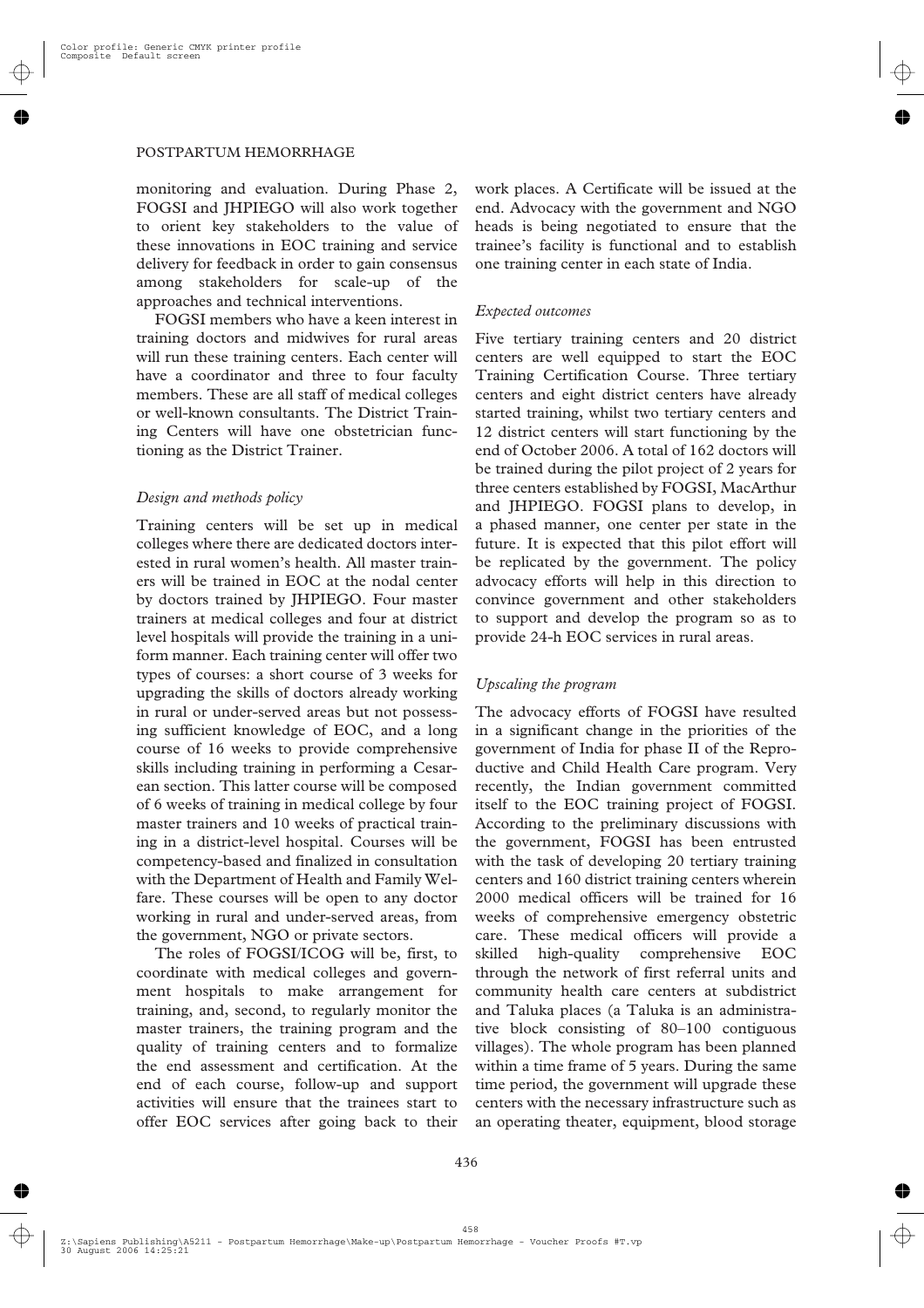facilities and persons trained in anesthesia. This conceptual change in providing EOC at underserved places will take EOC to the areas where it is most needed and will bring about a significant reduction in the maternal mortality ratio.

#### **The AOFOG PPH initiative**

The Asia Oceania Federation of Obstetrics and Gynaecology (AOFOG) has launched a program called the AOFOG PPH Initiative<sup>14</sup>. This program focuses on the active management of the third stage of labor in areas with skilled birth attendants and in areas where misoprostol is available but without skilled birth attendants. This effort is in support of the FIGO/ICM joint statement on the management of the third stage of labor to prevent postpartum hemorrhage. The focus is on training of trainers in the national societies of those countries whose maternal mortality ratio exceeds 100/100 000 live births.

#### *Objectives*

The objectives of the AOFOG PPH initiative are:

- (1) To disseminate a standard protocol for active management of the third stage of labor and to ensure uniform and safe institutional practice;
- (2) To train the service providers (doctors, midwives, nurses, family welfare visitors) in the institutes to perform active management of the third stage of labor for all women giving birth;
- (3) To inform the medical and nursing profession about the rational use of uterotonic drugs, such as oxytocin and ergometrine, and the role of misoprostol for preventing postpartum hemorrhage;
- (4) To discuss, demonstrate and to train the service providers regarding the evidence-based management for postpartum hemorrhage;
- (5) To develop an action plan to be implemented in respective institutes and to monitor the outcome.

It is expected that the participants of each individual institute will be able to state and demonstrate the standard protocol for active management of the third stage, will practice active management of the third stage and have an updated knowledge and skills for the management of postpartum hemorrhage.

#### **ACCESS TO EMERGENCY OBSTETRIC CARE**

Even under the very best of circumstances, with adequate nutrition, high socioeconomic status and good health care, approximately 15% of pregnant women experience potentially fatal complications. Fortunately, virtually all obstetric complications can be successfully treated if EOC is universally accessible and appropriately utilized. United Nations guidelines recommend a minimum of one comprehensive facility and four basic EOC facilities per 500 000 population. To reduce maternal mortality ratios by 75%, high-mortality countries must substantially improve access to emergency care.

#### **Solution exchange for maternal and child health practitioners in India**

India is a vast, powerful storehouse of knowledge. While 'expert' knowledge is well documented, valuable knowledge gained through practitioner experience is typically lost or ignored. Furthermore, practitioners cannot always access the knowledge they need, such as whether a particular idea was tried before or where to turn when facing a bottleneck. To harness this knowledge pool and help practitioners avoid reinventing the wheel, the United Nations offices in India created the *Solution Exchange* – a free, impartial space where professionals are welcome to share their knowledge and experience15. Members represent a wide range of perspectives from government, NGOs, donors, the private sector and academia. They are organized into Communities of Practice built around the framework of the Millennium Development Goals. Members interact on an ongoing basis, building familiarity and trust, gaining in knowledge that helps them contribute more effectively – individually and collectively – to development challenges.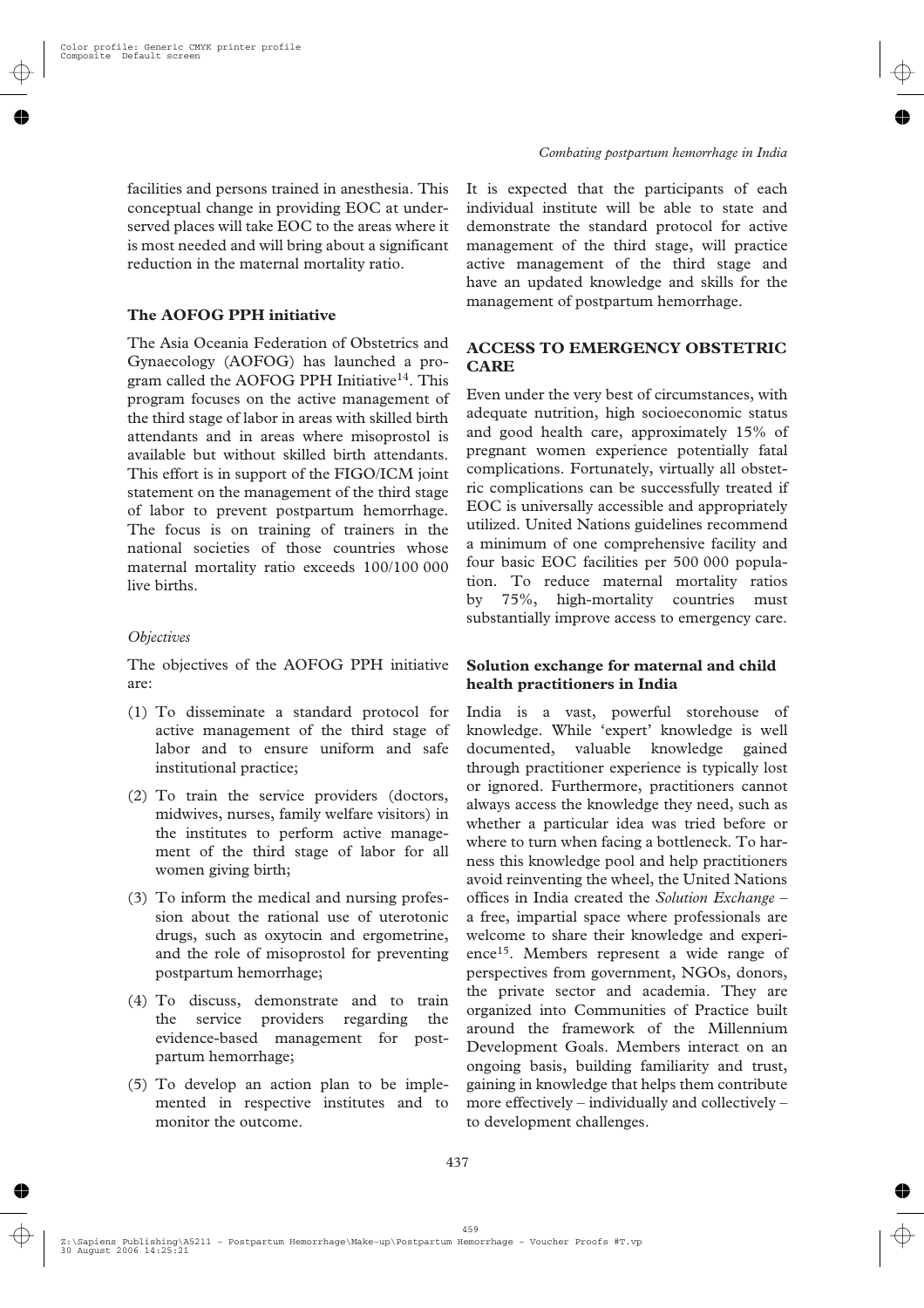Communities begin with the Solution Exchange's personalized 'Research Service'. Here individual members post questions on the Community's web-based platform about the development challenges they face; other members respond to these questions and the moderation team provides research into them. The tacit knowledge and expert knowledge are brought together in a summarized 'Consolidated Reply' which is circulated to the Community, normally within 10 working days.

The Maternal & Child Health (MCH) Community, facilitated by WHO, UNICEF and UNFPA country offices in India, focuses on implementation issues facing the attainment of the development goals and targets in the Tenth Five-Year Plan of India, the National Population Policy 2000, Rural Health Mission and Phase II of the Reproductive and Child Health Programme, which correspond most closely to the universally endorsed Millennium Development Goals and targets leading to reduction of maternal and child mortality.

The main focuses of the MCH Community are to improve maternal health and reduce maternal mortality, and to improve child health and reduce infant and child mortality. The MCH Community has now been in action for almost a year, with membership growing from 130 to 725 during this time, representing 28 states and union territories of India and a few members from outside India as well. Discussions have ranged from skilled attendance at birth, setting up a telemedicine center, exclusive breast-feeding and complementary feeding, operationalizing urban Integrated Child Development Services, medical termination of pregnancies, etc.

#### **Safe motherhood initiative from FOGSI**

'Optimizing Labor workshops' were held in 66 societies across the country, and four Workshops on postpartum hemorrhage were sponsored by AOFOG. The Federation was able to involve doctors from the government service and nurses practicing in rural areas in the workshops along with its members. Workshops were held in the Societies that cater to large rural populations such as Kalyani in Bengal, Gawhati in Assam, Rajmundhry and Vijaywada in Andhra Pradesh, Chidambaram in Tamil Nadu, Loni, Solapur and Amravathi in Maharashtra, Bijapur and Shimoga in Karnataka, Kota and Ajmer in Rajasthan, Jabalpur and Sagar in Madhya Pradesh, to name just a few16.

The take-home messages from these workshops were, first, that actively managed and supervised labor has a better outcome with a decreased incidence of operative deliveries, and, second, that an actively managed third stage decreases the blood loss and incidence of postpartum hemorrhage.

# **REFERRAL SYSTEMS**

Widely available, good-quality EOC is necessary but not sufficient by itself to reduce the incidence of postpartum hemorrhage. Appropriate utilization is also necessary. A helpful way to analyze the barriers to utilization is through the '*three delays model*' 17. Once a complication occurs, the key to saving a woman's life is to provide her adequate care in time. The delays leading to death can be divided into three categories:

- (1) Delay in deciding to seek care;
- (2) Delay in reaching care;
- (3) Delay in getting treatment at the facility.

One important element of strategies to reduce delays is the strengthening of the referral system. Widespread 'failures' in referral systems are often present, particularly for the poor and marginalized. The recent review by Murray and Pearson<sup>18</sup> found significant gaps in understanding how referral systems are currently functioning in addition to highlighting a fundamental problem in the literature, that is, that many studies rely on a conceptualization of an ideal referral system that has a dangerously tenuous relationship to realities on the ground.

Maternity referral systems were first conceived at a time when risk screening was thought to be an appropriate maternal mortality reduction strategy, even for high-mortality countries. This conception assumed a stepwise hierarchy of increasingly sophisticated facilities, and it assumed that high-risk women would be referred up the ladder as their pregnancy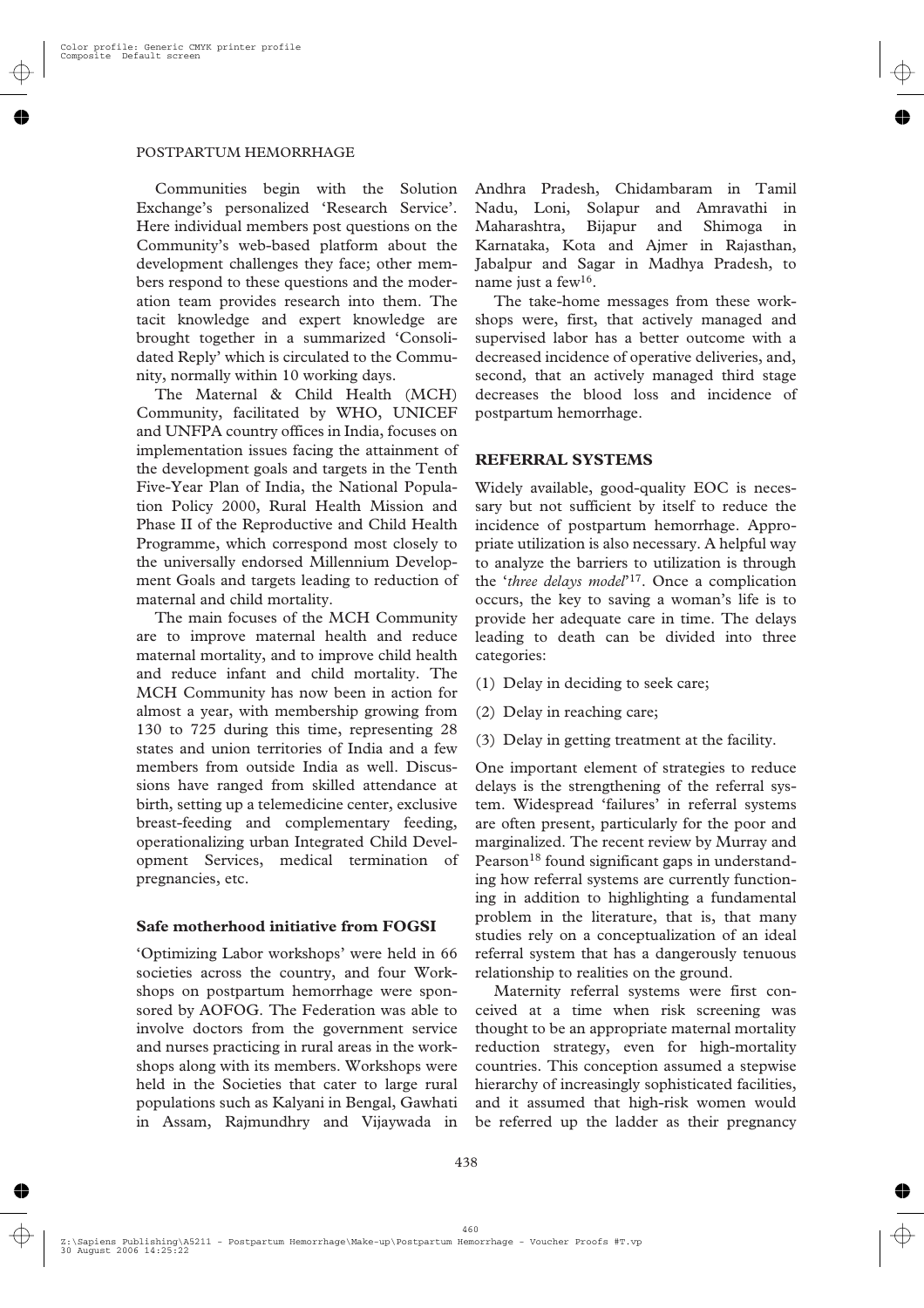progressed. Today, however, maternal mortality strategies concentrate on emergencies, because it is acknowledged that time is critical. An elegant model of referral from facility to facility could be worse than inefficient, it could be deadly!

Although organized ambulance services appear to be part of the referral system in every country that has achieved major maternal mortality reductions, access to transport is only one part of a far more complex problem. Maternal mortality strategies that address the 'second delay' simply by funding and organizing transport fail to grapple with perhaps even more critical systemic issues.

First and foremost is the need for referral facilities that provide 24-h 7-day-a-week care within a reasonable distance of where people live. Murray and Pearson conclude that 'Extensive pyramidal structures of referral systems with multiple tiers of facilities would seem to offer little benefit in the majority of cases for maternity care and simply delay treatment'18. In most countries, attention should be concentrated on referral within the district-level system. From the perspective of a district health system as a whole, it is the strength of the referral facilities and associated supervision and referral systems that should determine the level of skill that birth attendants must have in order to avert maternal deaths, not vice versa. Murray and Pearson provide the example of Yunnan, China, where accessible referral facilities, a well-functioning referral system, and a strong and very active supervision system meant that semi-skilled village doctors could successfully conduct normal births, recognize problems, stabilize patients, and refer them onward for more complex treatment of emergencies. With this system, Yunnan reduced its maternal mortality ratio from 149 to 101 in the  $1990s^{11}$ .

Unfortunately, however, such results have not been documented for TBAs. A stated goal of many training programs for TBAs is to improve their referral of women experiencing obstetric emergencies to facilities that can manage them. A recent meta-analysis of studies evaluating training programs designed to improve referral practices of TBAs found little effect<sup>19</sup>. Other recent studies explore why TBAs often fail to refer even patients with obvious

complications. They find that fear of losing prestige and future business often gets in the way.

Maternal mortality strategies should focus on building a functioning primary health-care system, from first referral level facilities to the community level. Emergency obstetric care must be accessible for all women who experience complications in pregnancy and child birth. Skilled birth attendants, whether based in facilities or communities should be the backbone of the system. Skilled attendants for all deliveries must be integrated with a functioning district health system that supplies *and* supports them adequately.

# **Achievements of the health department**

The government of the state of Tamil Nadu is committed to providing good-quality medical care to the people in the rural areas. To achieve this, 105 primary health centers have been upgraded to 30-bed hospitals<sup>20</sup>. These hospitals have been equipped with X-ray machines, ECG, ultrasonography, operation theaters and laboratories. Another 180 primary health centers provide 24-h delivery care.

In addition, 62 Comprehensive Emergency Obstetric and Newborn Care (CEONC) centers have been established for providing 24-h maternal and child health-care services, including Cesarean sections. These centers have been so located as to be accessible within an hour's travel from anywhere in Tamil Nadu. In the second phase, more hospitals will be upgraded as CEONC centers so as to reduce the time to 30 min.

For the first time in India, a birth companion scheme has been introduced, permitting one female attendant to stay with the antenatal mother during labor in the labor room of all government health institutions to provide psychological support.

In this state, maternal deaths have been reduced by 25% during the last 4 years (2001–2004). An excellent network of blood banks and blood storage centers has been established in the government health institutions to ensure the supply of blood and its components (86 blood banks and 26 blood storage centers).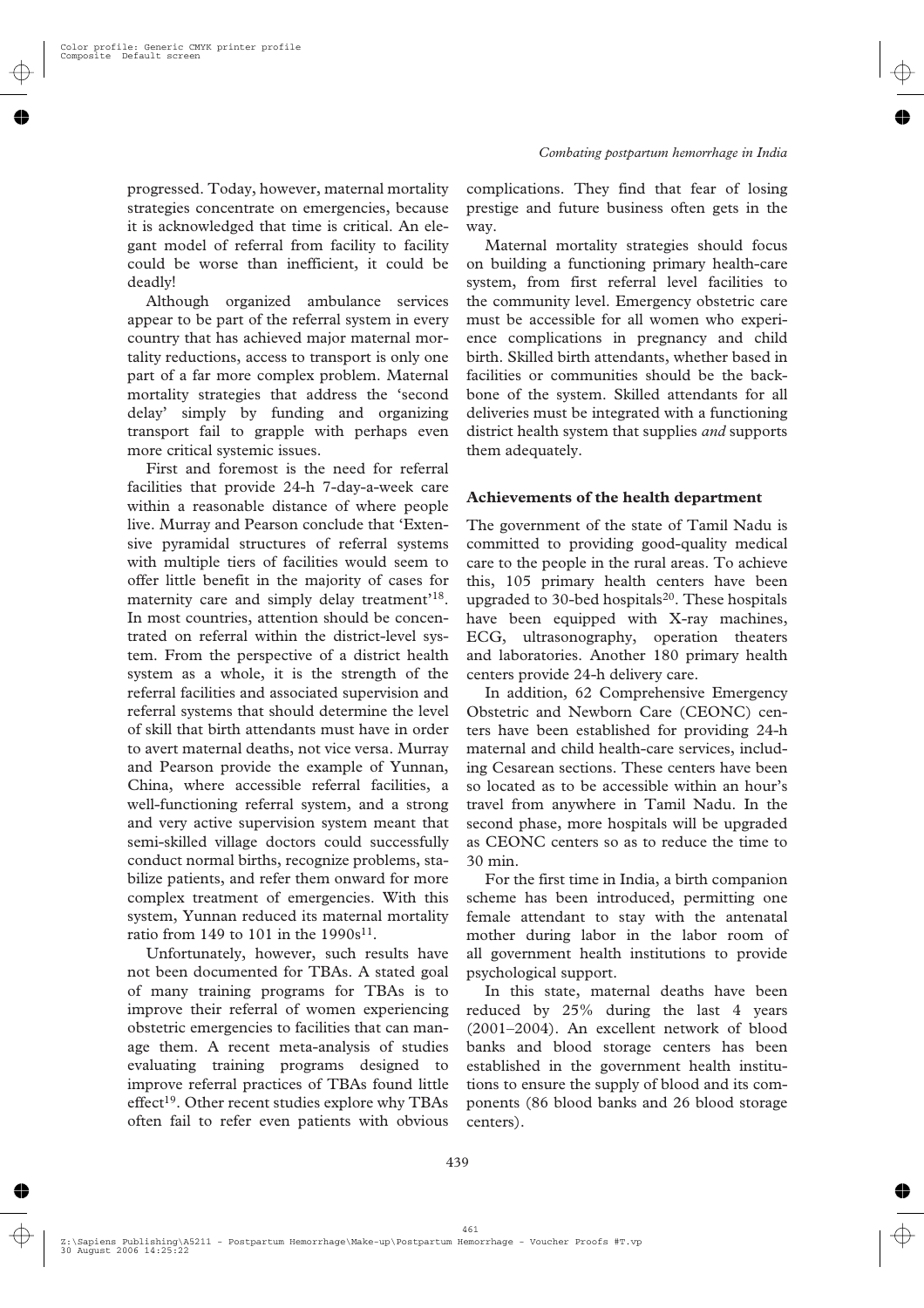#### **COMMENTS**

In the safe motherhood community today, the question is often posed as whether to give highest priority to training a cadre of workers with midwifery skills who can attend every birth or to focus on strengthening emergency obstetric care services (including the human resources necessary to staff them) in order to treat the approximately 15% of pregnant women who experience complications. Under the strategy of emergency obstetric care first, therefore, emergency services need to be accessible to all (albeit not used by all). In theory, the two interventions – skilled attendants for all births and emergency obstetric care for complicated ones – do not contradict each other. But, as strategies in resourceconstrained settings, they fit together less easily. Ultimately, both interventions appear to be necessary to reach very low maternal mortality levels: in every country with a maternal mortality ratio of less than  $50 -$  or even less than  $100 - a$ high proportion of births are attended by skilled health personnel and access to emergency obstetric care is widespread. Be that as it may, the reality in high-mortality countries today is that policymakers are indeed confronted with a choice between the two interventions, at least as a matter of emphasis or priority setting. Where should they put their scarce financial, human, and managerial resources? How should they sequence these interventions?

To look for an answer, we should look to contemporary cases of the few countries or subnational units in which maternal mortality ratios of less than 100 have been achieved. In Malaysia and Sri Lanka, a step-by-step approach, starting with coverage of basic facilities that can deliver emergency obstetric care, followed by a focus on utilization and quality, went hand in hand with the professionalization of midwifery and a governmental commitment to ensuring universal access to health services, including access by the poor and people in rural areas<sup>10</sup>. Over the course of several decades, both countries reduced the incidence of postpartum hemorrhage and thus halved their maternal mortality ratios every 6–12 years, going from more than 500 in 1950 to less than 30 by the early 1990s.

In a country like India, the vast majority of births (often more than 80%) take place at

home, very often attended by family members or neighbors, TBAs or other kinds of minimally trained community health workers. The health system is so weak that there is no hope of providing emergency obstetric care or even a true skilled birth attendant in rural areas at any time in the foreseeable future: therefore the strategy should be to provide some additional training to community health workers or traditional birth attendants, making them, in effect, semi-skilled attendants.

The enormous pressure that concerned policy-makers feel to do something for the millions of women who give birth in these circumstances is recognized. It is also recognized that a semi-skilled worker may have the potential to save a substantial number of newborns who otherwise would die. But it must be clearly stated that a strategy of training tens of thousands of semi-skilled workers who will not be backed up by a supervision system, a supply system, or a referral system, is not a strategy that will significantly reduce maternal mortality. In fact, the proliferation of unsupported, unsupervised, semi-skilled workers ('certified' after short training courses to manage deliveries) who are deployed in the context of policies effectively that marketize and privatize health care has the potential to increase the dangers for pregnant and delivering women. In some cases where such a strategy is being considered, the explicit objective is to train such workers on the assumption that they will set up their own private practices<sup>21</sup>. Such private provision will be quite outside any government supervision, any effective regulatory system, or even any self-policing professional body.

It is not suggested that highly trained specialists are not necessary to reduce maternal mortality. Many categories of health personnel can be taught to provide various health services – as long as effective systems of support, supervision and supplies are established.

All the interventions necessary to save women's lives can be delivered in a district health system – at the primary care and first referral levels. This does not mean that women must give birth in facilities, nor does it mean that TBAs and other private providers have no place in a delivery system. The case studies of countries that have substantially reduced